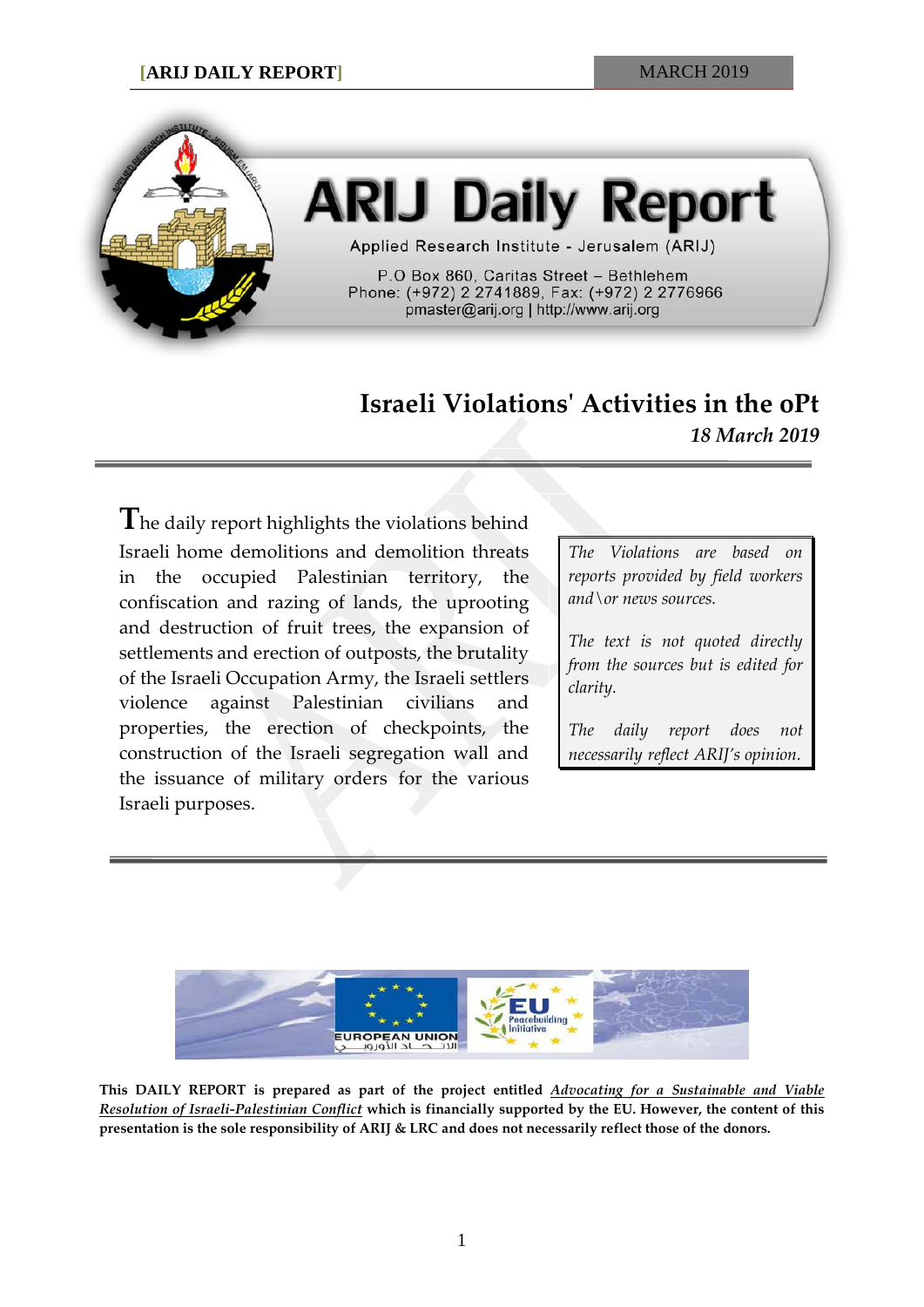## **Brutality of the Israeli Occupation Army**

- The Israeli Occupation Army (IOA) invaded many homes in several neighborhoods in Hebron city, and searched them while interrogating the Palestinians, and installed roadblocks on the main entrances of Sa'ir and Halhoul towns, before stopping and searching dozens of cars, and interrogated many Palestinians while inspecting their ID cards. (IMEMC 18 March 2019)
- In Biddya town, west of the central West Bank city of Salfit, the Israeli Occupation Army (IOA) invaded a shop, owned by Mustafa Abu Laila from the az-Zawiya nearby town, and searched it before confiscating surveillance recordings and equipment. (IMEMC 18 March 2019)
- The Israeli Occupation Army (IOA) opened heavy fire towards Palestinian farmers and shepherds in the southern besieged Gaza Strip. The IOA deployed in military watchtowers, opened fire towards Palestinian agricultural lands east of Rafah, in southern Gaza, targeting farmers and shepherds. No injuries were reported. (IMEMC 18 March 2019)
- Two Palestinians were injured as Israeli Occupation Army (IOA) raided the al-Zawiya town in western Salfit, in the northern occupied West Bank, firing rubber-coated steel bullets and stun grenades. Some 20 Israeli military patrols "provocatively" raided several homes in the town and were fired rubber-coated steel bullets and stun, injuring two Palestinians in the abdomen and leg. (Maannews 18 March 2019)
- In Kafr al-Dik town in Salfit Governorate, one Palestinian was injured with a tear-gas bomb in the face during clashes that erupted between locals and Israeli Occupation Army (IOA) in the town. The IOA prevented residents from entering or leaving the town. (Maannews 18 March 2019)

### **Israeli Arrests**

• In Bethlehem, south of occupied Jerusalem, the Israeli Occupation Army (IOA) invaded and searched homes in the al-Khader town, south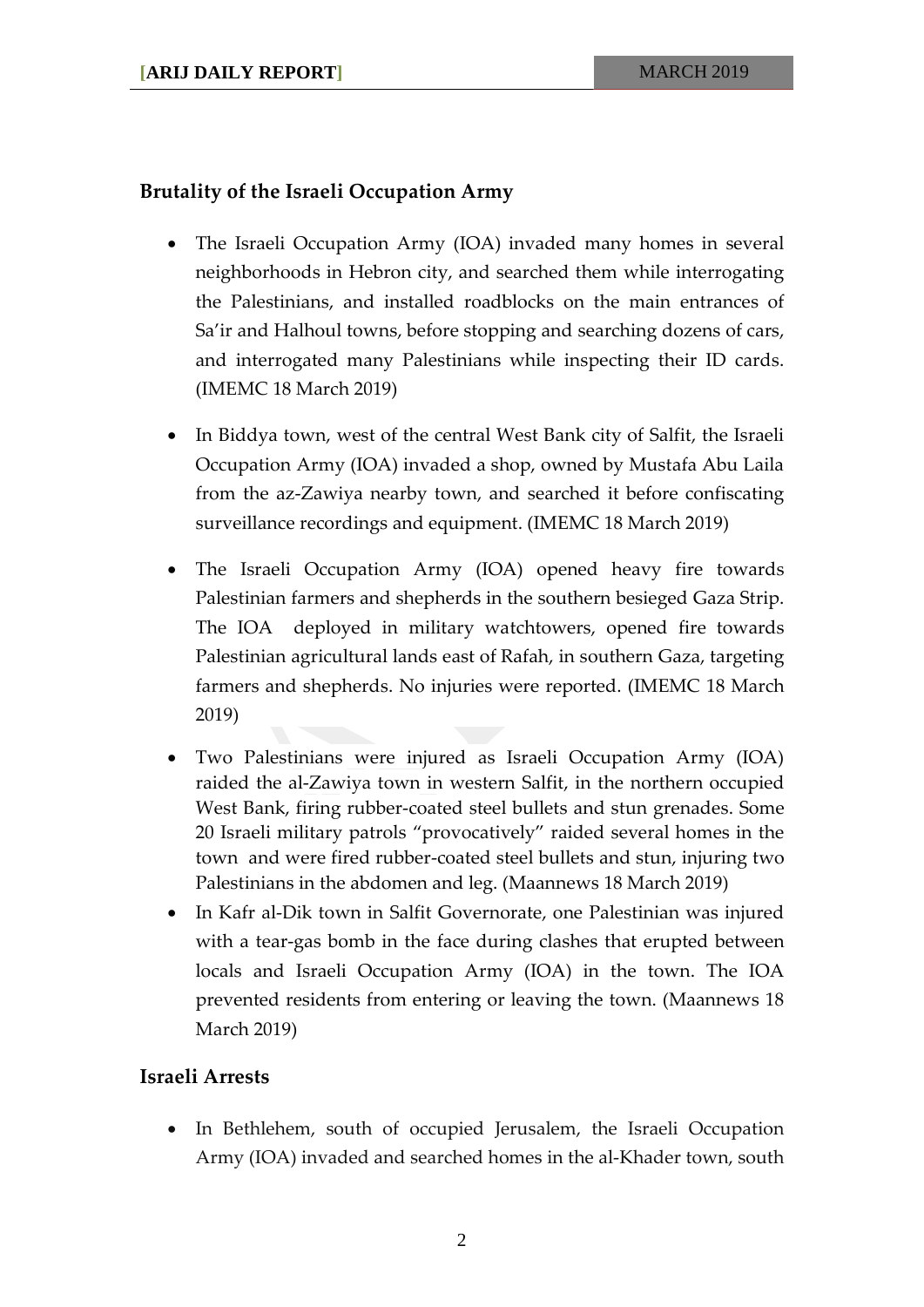of the city, and detained Baha' Mahmoud Issa, 23. (IMEMC 18 March 2019)

- In Hebron, in southern West Bank, the Israeli Occupation Army (IOA) detained a Sa'id Mohammad al-'Allami, from his home in Beit Ummar town, north of the city, after violently searching the property. (IMEMC 18 March 2019)
- In Nablus, in northern West Bank, the Israeli Occupation Army (IOA) searched homes and detained Samed Abdul-Jabbar Tamim and a lawyer, identified as Mohammad No'man Na'im. (IMEMC 18 March 2019)
- In Jenin, in northern West Bank, the Israeli Occupation Army (IOA) searched homes and detained Omar Aqel Omar, Ahmad Mousa al-Mughayyir and Hammouda al-Methalooni. (IMEMC 18 March 2019)
- The Israeli Occupation Army (IOA) searched many homes in the az-Zawiya town, west of Salfit in central West Bank, and detained Nour Amin Abu Laila, after invading his family's home, and interrogating him along with his parents. The home was invaded and ransacked by the IOA twice overnight, after the IOA stormed the town, and opened fire at many protesters, causing dozens to suffer the effects of teargas inhalation. (IMEMC 18 March 2019)
- The Israeli Occupation Army (IOA) invaded Ramallah at-Tihta area, before storming the home of Zakariya Zobeidi, the former leader of the disbanded Al-Aqsa Brigades, the armed wing of Fateh Movement. The IOA violently searched the home and interrogated the family for several hours. (IMEMC 18 March 2019)
- The Israeli Occupation Army (IOA) invaded the home of a detained lawyer, identified as Tareq Barghouth, and searched it while interrogating family.
- The Israeli Occupation Army (IOA) detained a 17-year-old Palestinian girl near the Ibrahimi Mosque, in Hebron's Old City, in the southern occupied West Bank. The detained girl was identified as Walaa Ikram Ghaith, and was detained for allegedly having a knife in her possession. (Maannews 18 March 2019)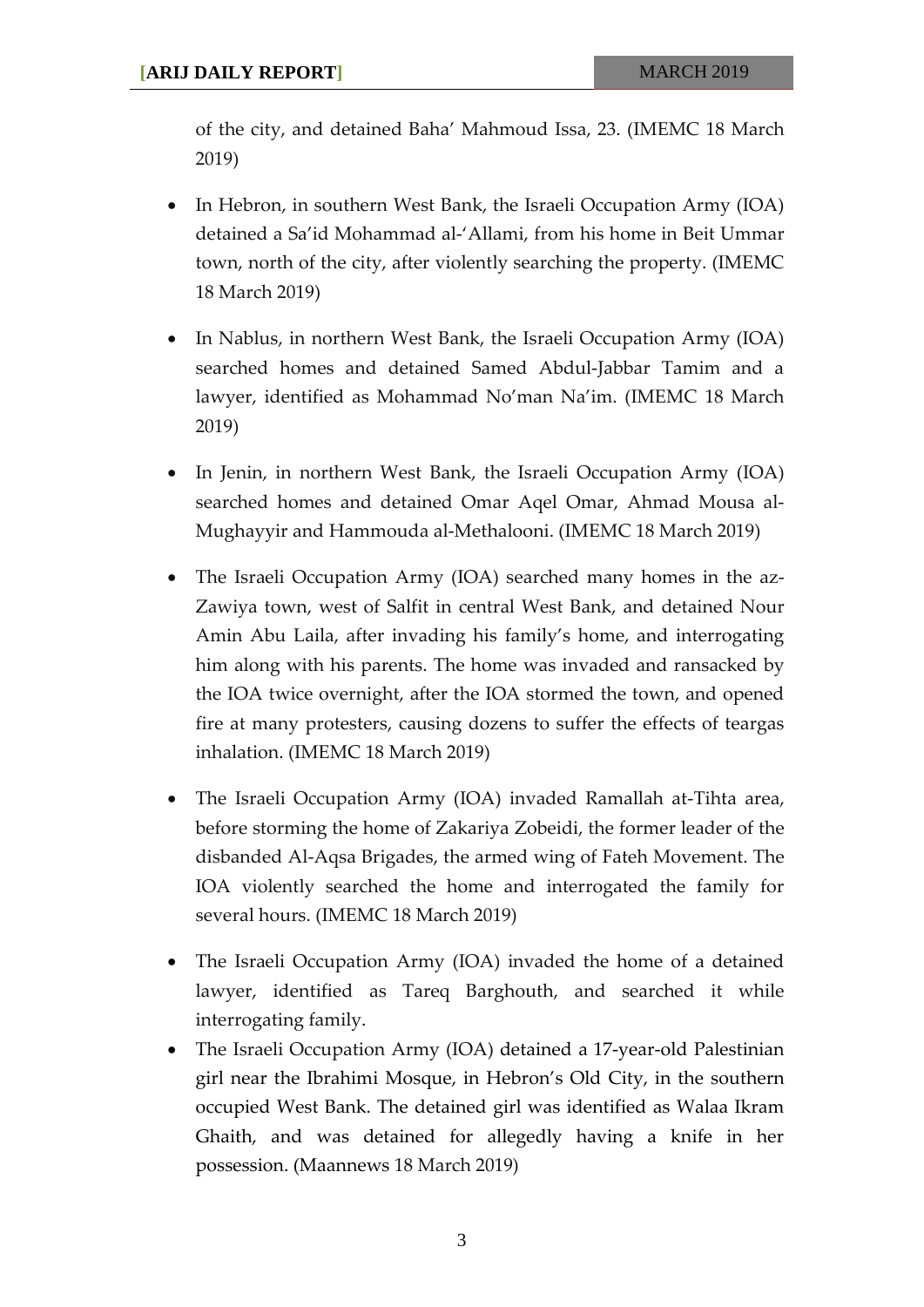#### **Israeli Settler Violence**

- Israeli settlers installed several mobile homes on Palestinian lands, in the southeastern area of Kufur Qaddoum town, east of Qalqilia, in northern West Bank. (IMEMC 18 March 2019)
- Israeli settlers installed homes near Kedumim settlement, while dozens of Israeli Occupation Army (IOA) were deployed in the area, and on roads between Qalqilia and Nablus. (IMEMC 18 March 2019)
- Israeli settlers from Maon settlement attacked many Palestinian homes in at least two areas in Hebron, in the southern part of the occupied West Bank, hurled stones at them, and shouted insults at the families. (IMEMC 18 March 2019)
- A group of Israeli settlers from Kiryat Arba settlement near Hebron threw rocks at Palestinians driving on Road 60. The Israeli Occupation Army (IOA) and police watched the rock-throwing, but did not intervene. The IOA stationed in Hebron are given orders not to intervene, as their role there is to control the Palestinian population, not the Israeli settlers. (IMEMC 18 March 2019)
- Israeli settlers set up a large steel structure at the roundabout of the Haris village in the northern occupied West Bank city of Salfit. Large numbers of Israeli settlers camped inside the steel structure, under armed security by Israeli Occupation Army (IOA). Setting up the structure could be a start for a series of assaults against them and their properties in the village. (Maannews 18 March 2019)

#### **Home Demolition & Demolition threats**

• The Israeli Occupation Army (IOA) invaded Khirbat Um Neer village, east of Yatta town, in the southern West Bank governorate of Hebron, and demolished a water well allegedly for being dug without a permit. The Palestinian who owned the well, identified as Farid Ahmad Jabour, used it to collect rain water for his home and farmland, amidst frequent water shortages in the area. The well is near the Susya settlement. (IMEMC 18 March 2019)